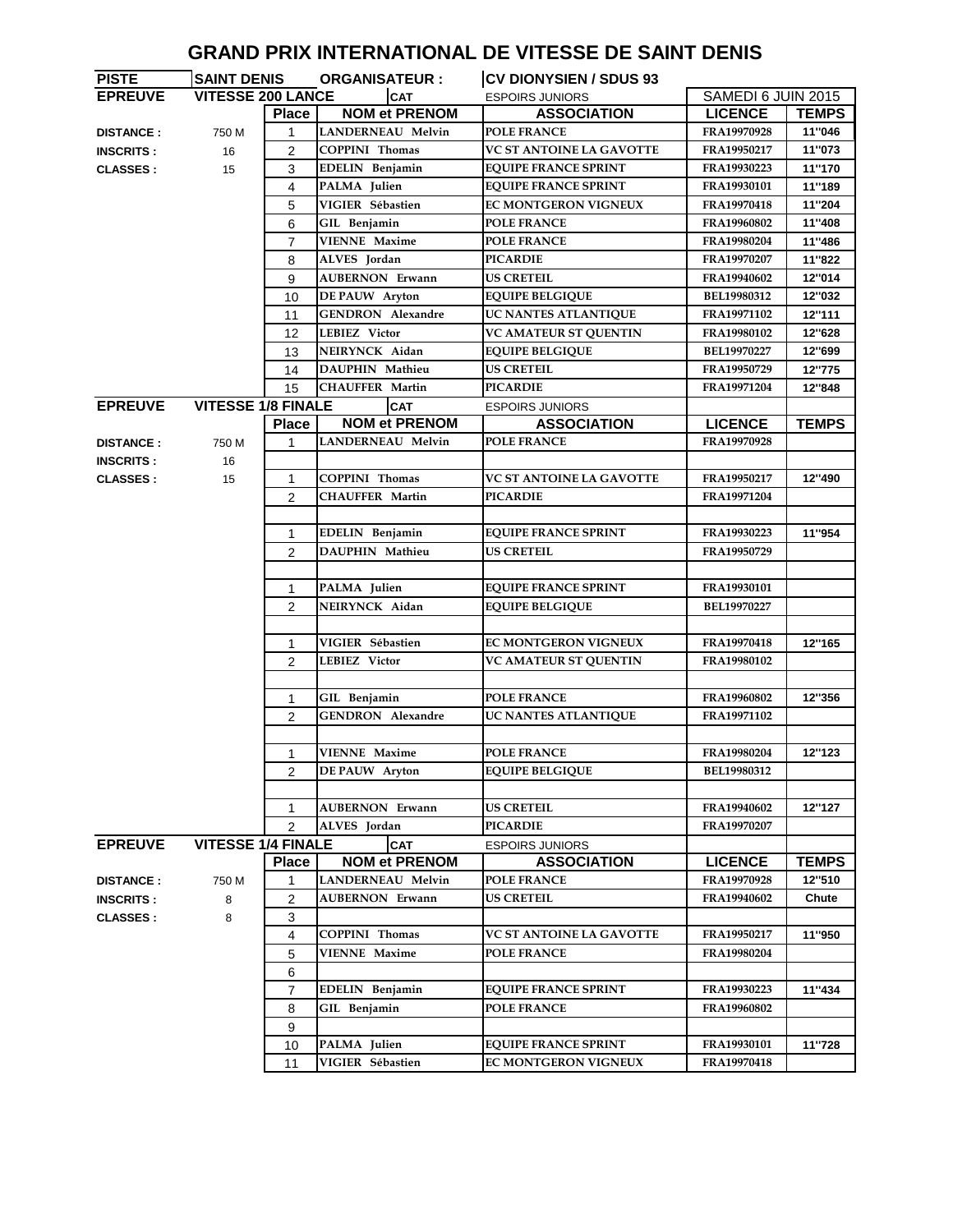| <b>EPREUVE</b>   | VITESSE Places de 5 A 8         |                | <b>CAT</b>                                    | <b>ESPOIRS JUNIORS</b>                       |                            |                  |
|------------------|---------------------------------|----------------|-----------------------------------------------|----------------------------------------------|----------------------------|------------------|
|                  |                                 | <b>Place</b>   | <b>NOM et PRENOM</b>                          | <b>ASSOCIATION</b>                           | <b>LICENCE</b>             | <b>TEMPS</b>     |
| <b>DISTANCE:</b> | 750 M                           | 1              | VIGIER Sébastien                              | EC MONTGERON VIGNEUX                         | FRA19970418                | 11"642           |
| <b>INSCRITS:</b> | $\overline{4}$                  | $\overline{2}$ | GIL Benjamin                                  | <b>POLE FRANCE</b>                           | FRA19960802                |                  |
| <b>CLASSES:</b>  | 3                               | 3              | <b>VIENNE Maxime</b>                          | <b>POLE FRANCE</b>                           | FRA19980204                |                  |
| <b>EPREUVE</b>   |                                 |                | VITESSE 1/2 FINALE 1e man CAT                 | <b>ESPOIRS JUNIORS</b>                       |                            |                  |
|                  |                                 | <b>Place</b>   | <b>NOM et PRENOM</b>                          | <b>ASSOCIATION</b>                           | <b>LICENCE</b>             | <b>TEMPS</b>     |
| <b>DISTANCE:</b> | 750 M                           | 1              | PALMA Julien                                  | <b>EQUIPE FRANCE SPRINT</b>                  | FRA19930101                | 12"032           |
| <b>INSCRITS:</b> | 4                               | 2              | <b>LANDERNEAU Melvin</b>                      | <b>POLE FRANCE</b>                           | FRA19970928                |                  |
| <b>CLASSES:</b>  | $\overline{4}$                  |                |                                               |                                              |                            |                  |
|                  |                                 | 1              | <b>COPPINI Thomas</b>                         | <b>VC ST ANTOINE LA GAVOTTE</b>              | FRA19950217                | 11"508           |
|                  |                                 | $\overline{2}$ | EDELIN Benjamin                               | <b>EQUIPE FRANCE SPRINT</b>                  | FRA19930223                |                  |
|                  |                                 |                | VITESSE 1/2 FINALE 2e man CAT                 |                                              |                            |                  |
| <b>EPREUVE</b>   |                                 |                | <b>NOM et PRENOM</b>                          | <b>ESPOIRS JUNIORS</b>                       |                            |                  |
|                  |                                 | <b>Place</b>   |                                               | <b>ASSOCIATION</b>                           | <b>LICENCE</b>             | <b>TEMPS</b>     |
| <b>DISTANCE:</b> | 750 M                           | 1              | <b>LANDERNEAU Melvin</b>                      | <b>POLE FRANCE</b>                           | FRA19970928                | 11"387           |
| <b>INSCRITS:</b> | 4                               | $\overline{2}$ | PALMA Julien                                  | <b>EQUIPE FRANCE SPRINT</b>                  | FRA19930101                |                  |
| <b>CLASSES:</b>  | $\overline{4}$                  |                |                                               |                                              |                            |                  |
|                  |                                 | $\mathbf{1}$   | <b>COPPINI Thomas</b>                         | <b>VC ST ANTOINE LA GAVOTTE</b>              | FRA19950217                | 11"443           |
|                  |                                 | $\mathfrak{p}$ | EDELIN Benjamin                               | <b>EQUIPE FRANCE SPRINT</b>                  | FRA19930223                |                  |
| <b>EPREUVE</b>   | <b>VITESSE BELLE 1/2 Finale</b> |                | <b>CAT</b>                                    | <b>ESPOIRS JUNIORS</b>                       |                            |                  |
|                  |                                 | <b>Place</b>   | <b>NOM et PRENOM</b>                          | <b>ASSOCIATION</b>                           | <b>LICENCE</b>             | <b>TEMPS</b>     |
| <b>DISTANCE:</b> | 750 M                           | 1              | <b>LANDERNEAU Melvin</b>                      | <b>POLE FRANCE</b>                           | FRA19970928                | 11"394           |
| <b>INSCRITS:</b> |                                 | $\overline{2}$ | PALMA Julien                                  | <b>EQUIPE FRANCE SPRINT</b>                  | FRA19930101                |                  |
| <b>EPREUVE</b>   |                                 |                | VITESSE FINALE 1e mancheCAT                   | <b>ESPOIRS JUNIORS</b>                       |                            |                  |
|                  |                                 | <b>Place</b>   | <b>NOM et PRENOM</b>                          | <b>ASSOCIATION</b>                           | <b>LICENCE</b>             | <b>TEMPS</b>     |
| <b>DISTANCE:</b> | 750 M                           | 1              | <b>LANDERNEAU Melvin</b>                      | <b>POLE FRANCE</b>                           | FRA19970928                | 11"257           |
| <b>INSCRITS:</b> | $\overline{4}$                  | $\mathcal{P}$  | <b>COPPINI Thomas</b>                         | VC ST ANTOINE LA GAVOTTE                     | FRA19950217                |                  |
| <b>CLASSES:</b>  | 4                               |                |                                               |                                              |                            |                  |
|                  |                                 | 3              | PALMA Julien                                  | <b>EQUIPE FRANCE SPRINT</b>                  | FRA19930101                |                  |
|                  |                                 | 4              | EDELIN Benjamin                               | <b>EQUIPE FRANCE SPRINT</b>                  | FRA19930223                |                  |
|                  |                                 |                |                                               |                                              |                            |                  |
| <b>EPREUVE</b>   |                                 |                | VITESSE FINALE 2e mancheCAT                   | <b>ESPOIRS JUNIORS</b>                       |                            |                  |
|                  |                                 | <b>Place</b>   | <b>NOM et PRENOM</b>                          | <b>ASSOCIATION</b>                           | <b>LICENCE</b>             | <b>TEMPS</b>     |
| <b>DISTANCE:</b> | 750 M                           | 1              | <b>COPPINI Thomas</b>                         | VC ST ANTOINE LA GAVOTTE                     | FRA19950217                | 11"026           |
| <b>INSCRITS:</b> | 4                               | $\overline{2}$ | LANDERNEAU Melvin                             | <b>POLE FRANCE</b>                           | FRA19970928                |                  |
| <b>CLASSES:</b>  | 4                               |                |                                               |                                              |                            |                  |
|                  |                                 |                | PALMA Julien                                  |                                              | <b>FRA19930101</b>         | 12"092           |
|                  |                                 | 3<br>4         |                                               | <b>EQUIPE FRANCE SPRINT</b>                  | FRA19930223                |                  |
|                  |                                 |                | EDELIN Benjamin                               | <b>EQUIPE FRANCE SPRINT</b>                  |                            |                  |
| <b>EPREUVE</b>   |                                 |                | VITESSE BELLE PLACE 1 & CAT                   | <b>ESPOIRS JUNIORS</b>                       |                            |                  |
|                  |                                 | <b>Place</b>   | <b>NOM et PRENOM</b>                          | <b>ASSOCIATION</b>                           | <b>LICENCE</b>             | <b>TEMPS</b>     |
| <b>DISTANCE:</b> | 750 M                           | 1              | <b>COPPINI Thomas</b>                         | VC ST ANTOINE LA GAVOTTE                     | FRA19950217                | 11"032           |
| <b>INSCRITS:</b> | 2                               | $\overline{2}$ | <b>LANDERNEAU Melvin</b>                      | <b>POLE FRANCE</b>                           | FRA19970928                |                  |
| <b>CLASSES:</b>  | $\overline{2}$                  |                |                                               |                                              |                            |                  |
| <b>EPREUVE</b>   | <b>VITESSE CLASSEMENT</b>       |                | <b>CAT</b>                                    | <b>ESPOIRS JUNIORS</b>                       |                            |                  |
|                  |                                 | <b>Place</b>   | <b>NOM et PRENOM</b>                          | <b>ASSOCIATION</b>                           | <b>LICENCE</b>             | <b>TEMPS</b>     |
| <b>DISTANCE:</b> | 750 M                           | 1              | <b>COPPINI Thomas</b>                         | <b>VC ST ANTOINE LA GAVOTTE</b>              | FRA19950217                | 11"032           |
| <b>INSCRITS:</b> | 8                               | 2              | <b>LANDERNEAU Melvin</b>                      | <b>POLE FRANCE</b>                           | FRA19970928                |                  |
| <b>CLASSES:</b>  | 8                               | 3              | PALMA Julien                                  | <b>EQUIPE FRANCE SPRINT</b>                  | FRA19930101                |                  |
|                  |                                 | 4              | EDELIN Benjamin                               | <b>EQUIPE FRANCE SPRINT</b>                  | FRA19930223                |                  |
|                  |                                 | 5              | VIGIER Sébastien                              | EC MONTGERON VIGNEUX                         | FRA19970418                |                  |
|                  |                                 | 6              | GIL Benjamin                                  | <b>POLE FRANCE</b>                           | FRA19960802                |                  |
|                  |                                 | $\overline{7}$ | <b>VIENNE Maxime</b>                          | <b>POLE FRANCE</b>                           | FRA19980204                |                  |
|                  |                                 | 8              | <b>AUBERNON Erwann</b>                        | <b>US CRETEIL</b>                            | FRA19940602                |                  |
| <b>EPREUVE</b>   | <b>VITESSE 200 LANCE</b>        |                | <b>CAT</b>                                    | <b>DAMES</b>                                 |                            |                  |
|                  |                                 | <b>Place</b>   | <b>NOM et PRENOM</b>                          | <b>ASSOCIATION</b>                           | <b>LICENCE</b>             | <b>TEMPS</b>     |
| <b>DISTANCE:</b> | 750 M                           | 1              | <b>CUEFF Virginie</b>                         | <b>EQUIPE FRANCE SPRINT</b>                  | FRA19880618                | 12"494           |
| <b>INSCRITS:</b> | 8                               | 2              | <b>CLAIR</b> Sandie                           | <b>EQUIPE FRANCE SPRINT</b>                  | FRA19880401                | 12"616           |
| <b>CLASSES:</b>  | 5                               | 3              | <b>DUFOUR Marie</b>                           | <b>POLE FRANCE</b>                           | FRA19970913                | 12"632           |
|                  |                                 | 4<br>5         | PAIN Mélissande<br><b>WERNIMONT Catherine</b> | <b>POLE FRANCE</b><br><b>EQUIPE BELGIQUE</b> | FRA19950605<br>BEL19960703 | 12"690<br>13"246 |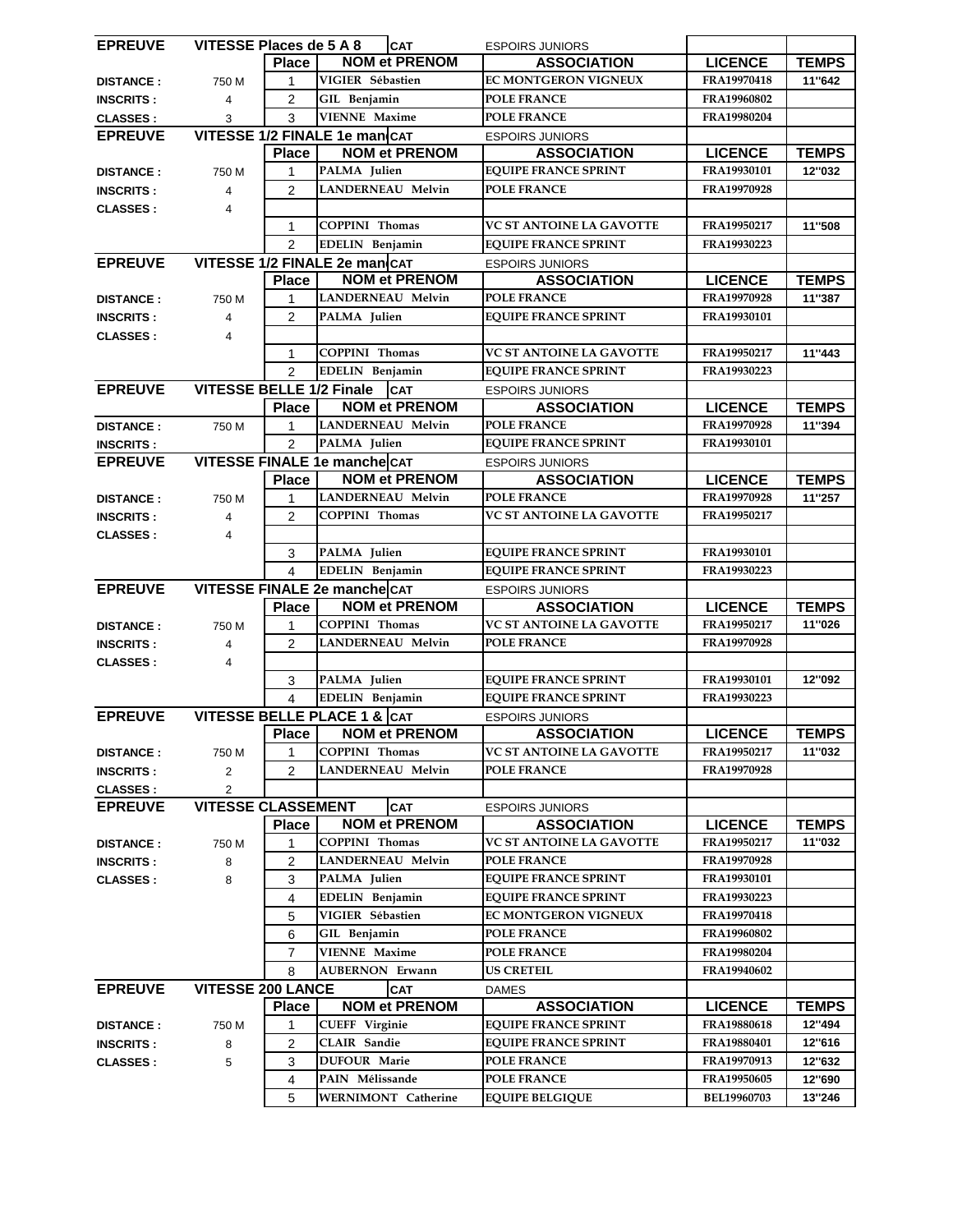| <b>EPREUVE</b>   | <b>VITESSE 1/4 FINALE</b> |                | <b>CAT</b>                    | <b>DAMES</b>                |                    |              |
|------------------|---------------------------|----------------|-------------------------------|-----------------------------|--------------------|--------------|
|                  |                           | <b>Place</b>   | <b>NOM et PRENOM</b>          | <b>ASSOCIATION</b>          | <b>LICENCE</b>     | <b>TEMPS</b> |
| <b>DISTANCE:</b> | 750 M                     | 1              | <b>CUEFF Virginie</b>         | <b>EQUIPE FRANCE SPRINT</b> | FRA19880618        |              |
| <b>INSCRITS:</b> | 8                         |                |                               |                             |                    |              |
| <b>CLASSES:</b>  | 5                         | 1              | <b>CLAIR Sandie</b>           | <b>EQUIPE FRANCE SPRINT</b> | FRA19880401        | 13"404       |
|                  |                           | $\overline{2}$ | <b>WERNIMONT Catherine</b>    | <b>EQUIPE BELGIQUE</b>      | BEL19960703        |              |
|                  |                           |                |                               |                             |                    |              |
|                  |                           | 1              | PAIN Mélissande               | <b>POLE FRANCE</b>          | FRA19950605        | 13"030       |
|                  |                           | $\overline{2}$ | <b>DUFOUR Marie</b>           | <b>POLE FRANCE</b>          | FRA19970913        |              |
| <b>EPREUVE</b>   | <b>VITESSE REPECHAGE</b>  |                | <b>CAT</b>                    | <b>DAMES</b>                |                    |              |
|                  |                           | <b>Place</b>   | <b>NOM et PRENOM</b>          | <b>ASSOCIATION</b>          | <b>LICENCE</b>     | <b>TEMPS</b> |
|                  |                           |                | <b>WERNIMONT</b> Catherine    | <b>EQUIPE BELGIQUE</b>      | BEL19960703        | 13"097       |
| <b>DISTANCE:</b> | 750 M                     |                | <b>DUFOUR Marie</b>           | <b>POLE FRANCE</b>          | FRA19970913        |              |
| <b>INSCRITS:</b> | $\overline{2}$            | $\overline{2}$ |                               |                             |                    |              |
| <b>CLASSES:</b>  | $\overline{2}$            |                |                               |                             |                    |              |
| <b>EPREUVE</b>   |                           |                | VITESSE 1/2 FINALE 1e man CAT | <b>DAMES</b>                |                    |              |
|                  |                           | <b>Place</b>   | <b>NOM et PRENOM</b>          | <b>ASSOCIATION</b>          | <b>LICENCE</b>     | <b>TEMPS</b> |
| <b>DISTANCE:</b> | 750 M                     | 1              | <b>CUEFF Virginie</b>         | <b>EQUIPE FRANCE SPRINT</b> | FRA19880618        |              |
| <b>INSCRITS:</b> | 4                         | $\overline{c}$ | <b>WERNIMONT Catherine</b>    | <b>EQUIPE BELGIQUE</b>      | <b>BEL19960703</b> |              |
| <b>CLASSES:</b>  | 4                         | 3              |                               |                             |                    |              |
|                  |                           | 4              | <b>CLAIR</b> Sandie           | <b>EQUIPE FRANCE SPRINT</b> | FRA19880401        | 12"997       |
|                  |                           | 5              | PAIN Mélissande               | <b>POLE FRANCE</b>          | FRA19950605        |              |
| <b>EPREUVE</b>   |                           |                | VITESSE 1/2 FINALE 2e man CAT | <b>DAMES</b>                |                    |              |
|                  |                           | <b>Place</b>   | <b>NOM et PRENOM</b>          | <b>ASSOCIATION</b>          | <b>LICENCE</b>     | <b>TEMPS</b> |
| <b>DISTANCE:</b> | 750 M                     | 1              | <b>CUEFF Virginie</b>         | <b>EQUIPE FRANCE SPRINT</b> | <b>FRA19880618</b> | 12"736       |
| <b>INSCRITS:</b> | 4                         | $\overline{2}$ | <b>WERNIMONT</b> Catherine    | <b>EQUIPE BELGIQUE</b>      | BEL19960703        |              |
| <b>CLASSES:</b>  | 4                         |                |                               |                             |                    |              |
|                  |                           | 1              | <b>CLAIR</b> Sandie           | <b>EQUIPE FRANCE SPRINT</b> | FRA19880401        | 12"718       |
|                  |                           | $\overline{2}$ | PAIN Mélissande               | <b>POLE FRANCE</b>          | FRA19950605        |              |
| <b>EPREUVE</b>   |                           |                | VITESSE FINALE 1e mancheCAT   | <b>DAMES</b>                |                    |              |
|                  |                           | <b>Place</b>   | <b>NOM et PRENOM</b>          | <b>ASSOCIATION</b>          | <b>LICENCE</b>     | <b>TEMPS</b> |
| <b>DISTANCE:</b> | 750 M                     | 1              | <b>CUEFF Virginie</b>         | <b>EQUIPE FRANCE SPRINT</b> | FRA19880618        | 13"649       |
| <b>INSCRITS:</b> | 4                         | $\overline{2}$ | <b>CLAIR Sandie</b>           | <b>EQUIPE FRANCE SPRINT</b> | FRA19880401        |              |
| <b>CLASSES:</b>  | 4                         |                |                               |                             |                    |              |
|                  |                           | 3              | PAIN Mélissande               | <b>POLE FRANCE</b>          | FRA19950605        | 13"430       |
|                  |                           | 4              | <b>WERNIMONT Catherine</b>    | <b>EQUIPE BELGIQUE</b>      | BEL19960703        |              |
|                  |                           |                |                               |                             |                    |              |
| <b>EPREUVE</b>   |                           |                | VITESSE FINALE 2e manche CAT  | <b>DAMES</b>                |                    |              |
|                  |                           | <b>Place</b>   | <b>NOM et PRENOM</b>          | <b>ASSOCIATION</b>          | <b>LICENCE</b>     | <b>TEMPS</b> |
| <b>DISTANCE:</b> | 750 M                     | 1              | <b>CUEFF Virginie</b>         | <b>EQUIPE FRANCE SPRINT</b> | FRA19880618        | 13"493       |
| <b>INSCRITS:</b> | 4                         | $\overline{2}$ | <b>CLAIR</b> Sandie           | <b>EQUIPE FRANCE SPRINT</b> | FRA19880401        |              |
| <b>CLASSES:</b>  | 4                         |                |                               |                             |                    |              |
|                  |                           | 3              | PAIN Mélissande               | <b>POLE FRANCE</b>          | FRA19950605        | 13"119       |
|                  |                           | 4              | <b>WERNIMONT</b> Catherine    | <b>EQUIPE BELGIQUE</b>      | <b>BEL19960703</b> |              |
| <b>EPREUVE</b>   | <b>VITESSE CLASSEMENT</b> |                | <b>CAT</b>                    | <b>DAMES</b>                |                    |              |
|                  |                           | <b>Place</b>   | <b>NOM et PRENOM</b>          | <b>ASSOCIATION</b>          | <b>LICENCE</b>     | <b>TEMPS</b> |
| <b>DISTANCE:</b> | 750 M                     | 1              | <b>CUEFF Virginie</b>         | <b>EQUIPE FRANCE SPRINT</b> | FRA19880618        | 13"493       |
| <b>INSCRITS:</b> | 8                         | 2              | <b>CLAIR</b> Sandie           | <b>EQUIPE FRANCE SPRINT</b> | FRA19880401        |              |
| <b>CLASSES:</b>  | 5                         | 3              | PAIN Mélissande               | <b>POLE FRANCE</b>          | FRA19950605        |              |
|                  |                           | 4              | <b>WERNIMONT Catherine</b>    | <b>EQUIPE BELGIQUE</b>      | <b>BEL19960703</b> |              |
|                  |                           | 5              | <b>DUFOUR Marie</b>           | <b>POLE FRANCE</b>          | FRA19970913        |              |
| <b>EPREUVE</b>   | <b>VITESSE 200 LANCE</b>  |                | <b>CAT</b>                    | <b>ELITE</b>                |                    |              |
|                  |                           | <b>Place</b>   | <b>NOM et PRENOM</b>          | <b>ASSOCIATION</b>          | <b>LICENCE</b>     | <b>TEMPS</b> |
| <b>DISTANCE:</b> |                           | 1              | SIREAU Kévin                  | <b>EQUIPE FRANCE SPRINT</b> | FRA19870418        | 10"692       |
| <b>INSCRITS:</b> | $\overline{7}$            | 2              | D'ALMEIDA Mickael             | <b>EQUIPE FRANCE SPRINT</b> | FRA19870903        | 10"935       |
| <b>CLASSES:</b>  | $\overline{7}$            | 3              | LAFARGUE Quentin              | <b>EQUIPE FRANCE SPRINT</b> | FRA19901117        | 10"948       |
|                  |                           | 4              | <b>CONORD Charly</b>          | <b>EQUIPE FRANCE SPRINT</b> | FRA19900728        | 11"060       |
|                  |                           | 5              | DE SMET Gertjan               | <b>EQUIPE BELGIQUE</b>      | BEL19920718        | 11"705       |
|                  |                           | 6              | PERRIZOLO Loïc                | <b>EQUIPE SUISSE</b>        | SUI19881020        | 12"072       |
|                  |                           | $\overline{7}$ | SLUSARSKI Michal              | <b>EQUIPE POLOGNE</b>       | POL19880520        | 12"315       |
|                  |                           |                |                               |                             |                    |              |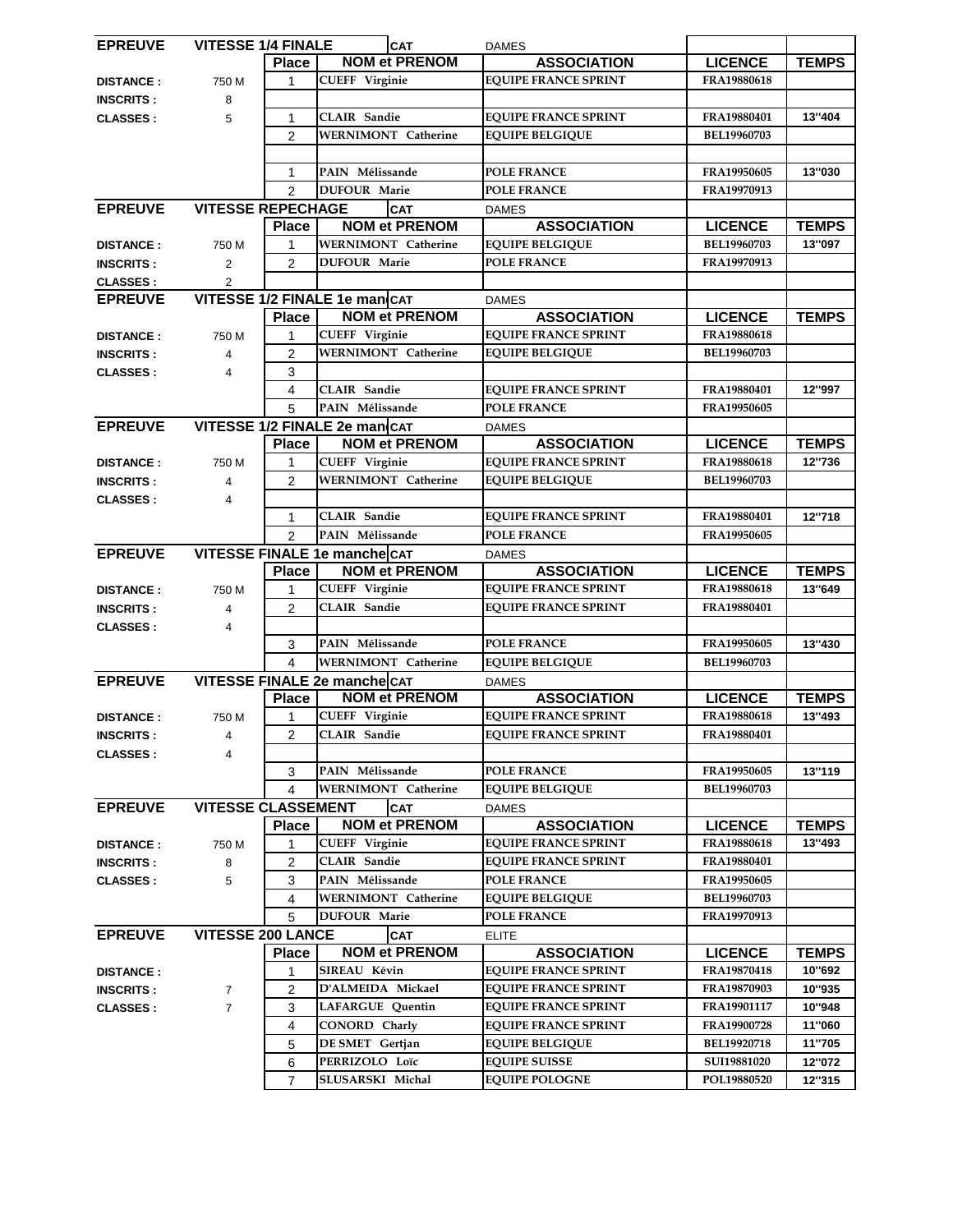| <b>EPREUVE</b>   | <b>VITESSE 1/4 FINALE</b>     |                |                               | <b>CAT</b>                         | <b>ELITE</b> |                             |                    |              |
|------------------|-------------------------------|----------------|-------------------------------|------------------------------------|--------------|-----------------------------|--------------------|--------------|
|                  |                               | <b>Place</b>   |                               | <b>NOM et PRENOM</b>               |              | <b>ASSOCIATION</b>          | <b>LICENCE</b>     | <b>TEMPS</b> |
| <b>DISTANCE:</b> |                               | 1              | SIREAU Kévin                  |                                    |              | <b>EQUIPE FRANCE SPRINT</b> | FRA19870418        |              |
| <b>INSCRITS:</b> | $\overline{7}$                |                |                               |                                    |              |                             |                    |              |
| <b>CLASSES:</b>  | $\overline{7}$                | 1              |                               | D'ALMEIDA Mickael                  |              | <b>EQUIPE FRANCE SPRINT</b> | FRA19870903        | 12"980       |
|                  |                               | $\overline{c}$ | SLUSARSKI Michal              |                                    |              | <b>EQUIPE POLOGNE</b>       | POL19880520        |              |
|                  |                               |                |                               |                                    |              |                             |                    |              |
|                  |                               | 1              | <b>LAFARGUE Quentin</b>       |                                    |              | <b>EQUIPE FRANCE SPRINT</b> | FRA19901117        |              |
|                  |                               | $\overline{2}$ |                               | PERRIZOLO Loïc                     |              | <b>EQUIPE SUISSE</b>        | SUI19881020        | Forfait      |
|                  |                               |                |                               |                                    |              |                             |                    |              |
|                  |                               | 1              |                               | <b>CONORD Charly</b>               |              | <b>EQUIPE FRANCE SPRINT</b> | FRA19900728        | 12"432       |
|                  |                               | $\overline{2}$ |                               | DE SMET Gertjan                    |              | <b>EQUIPE BELGIQUE</b>      | BEL19920718        |              |
| <b>EPREUVE</b>   | VITESSE Places de 5 A 8       |                | <b>CAT</b>                    |                                    | <b>ELITE</b> |                             |                    |              |
|                  |                               | <b>Place</b>   |                               | <b>NOM et PRENOM</b>               |              | <b>ASSOCIATION</b>          | <b>LICENCE</b>     | <b>TEMPS</b> |
| <b>DISTANCE:</b> |                               | 1              |                               | DE SMET Gertjan                    |              | <b>EQUIPE BELGIQUE</b>      | BEL19920718        | 12"226       |
| <b>INSCRITS:</b> | 3                             | $\overline{2}$ |                               | SLUSARSKI Michal                   |              | <b>EQUIPE POLOGNE</b>       | POL19880520        |              |
| <b>CLASSES:</b>  | $\overline{2}$                |                |                               |                                    |              |                             |                    |              |
| <b>EPREUVE</b>   | VITESSE 1/2 FINALE 1e man CAT |                |                               |                                    | <b>ELITE</b> |                             |                    |              |
|                  |                               | <b>Place</b>   |                               | <b>NOM et PRENOM</b>               |              | <b>ASSOCIATION</b>          | <b>LICENCE</b>     | <b>TEMPS</b> |
| <b>DISTANCE:</b> |                               | 1              | SIREAU Kévin                  |                                    |              | <b>EQUIPE FRANCE SPRINT</b> | FRA19870418        | 12"320       |
| <b>INSCRITS:</b> | 4                             | $\overline{c}$ | CONORD Charly                 |                                    |              | <b>EQUIPE FRANCE SPRINT</b> | FRA19900728        |              |
| <b>CLASSES:</b>  | 4                             |                |                               |                                    |              |                             |                    |              |
|                  |                               | 1              |                               | D'ALMEIDA Mickael                  |              | <b>EQUIPE FRANCE SPRINT</b> | FRA19870903        | 11"580       |
|                  |                               | $\overline{2}$ |                               | <b>LAFARGUE Quentin</b>            |              | <b>EQUIPE FRANCE SPRINT</b> | FRA19901117        |              |
| <b>EPREUVE</b>   |                               |                | VITESSE 1/2 FINALE 2e man CAT |                                    | <b>ELITE</b> |                             |                    |              |
|                  |                               | <b>Place</b>   | <b>NOM et PRENOM</b>          |                                    |              | <b>ASSOCIATION</b>          | <b>LICENCE</b>     | <b>TEMPS</b> |
| <b>DISTANCE:</b> |                               | 1              | SIREAU Kévin                  |                                    |              | <b>EQUIPE FRANCE SPRINT</b> | FRA19870418        | 11"562       |
| <b>INSCRITS:</b> | 4                             | $\overline{2}$ | <b>CONORD</b> Charly          |                                    |              | <b>EQUIPE FRANCE SPRINT</b> | FRA19900728        |              |
| <b>CLASSES:</b>  | 4                             |                |                               |                                    |              |                             |                    |              |
|                  |                               | 1              | D'ALMEIDA Mickael             |                                    |              | <b>EQUIPE FRANCE SPRINT</b> | FRA19870903        | 11"763       |
|                  |                               | $\mathfrak{p}$ | <b>LAFARGUE Quentin</b>       |                                    |              | <b>EQUIPE FRANCE SPRINT</b> | FRA19901117        |              |
| <b>EPREUVE</b>   | VITESSE FINALE 1e manche CAT  |                |                               |                                    | <b>ELITE</b> |                             |                    |              |
|                  |                               | <b>Place</b>   |                               | <b>NOM et PRENOM</b>               |              | <b>ASSOCIATION</b>          | <b>LICENCE</b>     | <b>TEMPS</b> |
| <b>DISTANCE:</b> |                               | 1              | D'ALMEIDA Mickael             |                                    |              | <b>EQUIPE FRANCE SPRINT</b> | FRA19870903        | 11"179       |
| <b>INSCRITS:</b> | 4                             | $\overline{c}$ | SIREAU Kévin                  |                                    |              | <b>EQUIPE FRANCE SPRINT</b> | FRA19870418        |              |
|                  | 4                             |                |                               |                                    |              |                             |                    |              |
| <b>CLASSES :</b> |                               | 3              | <b>CONORD Charly</b>          |                                    |              | <b>EQUIPE FRANCE SPRINT</b> | FRA19900728        | 11"958       |
|                  |                               | 4              | LAFARGUE Quentin              |                                    |              | <b>EQUIPE FRANCE SPRINT</b> | FRA19901117        |              |
| <b>EPREUVE</b>   | VITESSE FINALE 2e manche CAT  |                |                               |                                    |              |                             |                    |              |
|                  |                               | <b>Place</b>   |                               | <b>NOM et PRENOM</b>               | <b>ELITE</b> | <b>ASSOCIATION</b>          | <b>LICENCE</b>     | <b>TEMPS</b> |
| <b>DISTANCE:</b> |                               | 1              | D'ALMEIDA Mickael             |                                    |              | <b>EQUIPE FRANCE SPRINT</b> | FRA19870903        | 11"546       |
|                  | 4                             | 2              | SIREAU Kévin                  |                                    |              | <b>EQUIPE FRANCE SPRINT</b> | FRA19870418        |              |
| <b>INSCRITS:</b> |                               |                |                               |                                    |              |                             |                    |              |
| <b>CLASSES:</b>  | $\overline{4}$                |                | CONORD Charly                 |                                    |              | <b>EQUIPE FRANCE SPRINT</b> | FRA19900728        | 11"848       |
|                  |                               | 3<br>4         |                               |                                    |              | <b>EQUIPE FRANCE SPRINT</b> | FRA19901117        |              |
|                  | <b>VITESSE CLASSEMENT</b>     |                |                               | <b>LAFARGUE Quentin</b>            |              |                             |                    |              |
| <b>EPREUVE</b>   |                               |                |                               | <b>CAT</b><br><b>NOM et PRENOM</b> | <b>ELITE</b> |                             |                    |              |
|                  |                               | <b>Place</b>   |                               |                                    |              | <b>ASSOCIATION</b>          | <b>LICENCE</b>     | <b>TEMPS</b> |
| <b>DISTANCE:</b> |                               | 1              | D'ALMEIDA Mickael             |                                    |              | <b>EQUIPE FRANCE SPRINT</b> | FRA19870903        | 11"546       |
| <b>INSCRITS:</b> | $\overline{7}$                | 2              | SIREAU Kévin                  |                                    |              | <b>EQUIPE FRANCE SPRINT</b> | FRA19870418        |              |
| <b>CLASSES:</b>  | $\overline{7}$                | 3              | <b>CONORD Charly</b>          |                                    |              | <b>EQUIPE FRANCE SPRINT</b> | FRA19900728        |              |
|                  |                               | 4              | <b>LAFARGUE Quentin</b>       |                                    |              | <b>EQUIPE FRANCE SPRINT</b> | FRA19901117        |              |
|                  |                               | 5              | DE SMET Gertjan               |                                    |              | <b>EQUIPE BELGIQUE</b>      | <b>BEL19920718</b> |              |
|                  |                               | 6              | SLUSARSKI Michal              |                                    |              | <b>EQUIPE POLOGNE</b>       | POL19880520        |              |
|                  |                               | 7              |                               | PERRIZOLO Loïc                     |              | <b>EQUIPE SUISSE</b>        | SUI19881020        |              |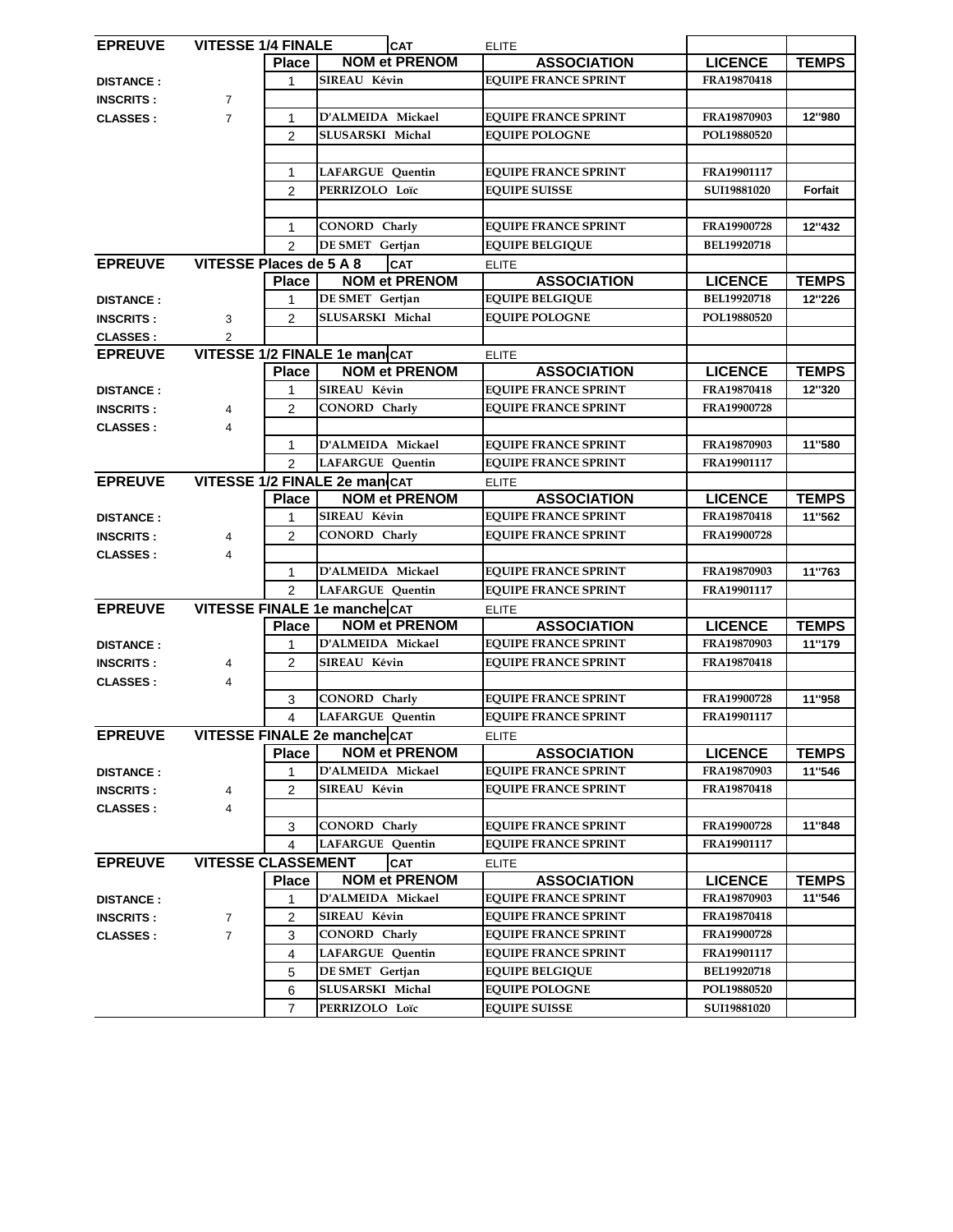| <b>EPREUVE</b>   | <b>SCRATCH</b>             | <b>CAT</b>                 |                                      | <b>JUNIORS</b>             |                    |              |
|------------------|----------------------------|----------------------------|--------------------------------------|----------------------------|--------------------|--------------|
|                  |                            | <b>Place</b>               | <b>NOM et PRENOM</b>                 | <b>ASSOCIATION</b>         | <b>LICENCE</b>     | <b>TEMPS</b> |
| <b>DISTANCE:</b> | <b>10 KM</b>               | $\mathbf{1}$               | <b>THUSSEN</b> Gerben                | <b>EQUIPE BELGIQUE</b>     | BEL19980621        |              |
| <b>INSCRITS:</b> | 21                         | 2                          | <b>ENGLAND Tom</b>                   | POLE FRANCE BOURGES        | GBR19971028        |              |
| <b>CLASSES:</b>  | 20                         | 3                          | <b>HESTERS</b> Jules                 | <b>EQUIPE BELGIQUE</b>     | BEL19981111        |              |
|                  |                            | 4                          | RIEBEL Mathieu                       | EC MONTGERON VIGNEUX       | FRA19970102        |              |
|                  |                            | 5                          | <b>GENDRON</b> Alexandre             | UC NANTES ATLANTIQUE       | FRA19971102        |              |
|                  |                            | 6                          | SOUSA José                           | <b>EQUIPE PORTUGAL</b>     | POR19970929        |              |
|                  |                            | $\overline{7}$             | <b>CHAUFFER Martin</b>               | <b>PICARDIE</b>            | FRA19971204        |              |
|                  |                            | 8                          | VILLIERS Yvan                        | <b>POLE FRANCE BOURGES</b> | FRA19980222        |              |
|                  |                            | 9                          | VIGIER Sébastien                     | EC MONTGERON VIGNEUX       | FRA19970418        |              |
|                  |                            | 10                         | <b>LEBIEZ Victor</b>                 | VC AMATEUR ST QUENTIN      | FRA19980102        |              |
|                  |                            | 11                         | RICHARD Valentin                     | <b>PICARDIE</b>            | FRA19970423        |              |
|                  |                            | 12                         | GAREZ Raphaël                        | <b>PICARDIE</b>            | FRA19970128        |              |
|                  |                            | 13                         | <b>STEVENS</b> Maarten               | <b>EQUIPE BELGIQUE</b>     | BEL19970213        |              |
|                  |                            | 14                         | <b>VIENNE Maxime</b>                 | <b>POLE FRANCE</b>         | FRA19980204        |              |
|                  |                            | 15                         | <b>GIROLLET Anthony</b>              | POLE FRANCE BOURGES        | FRA19971126        |              |
|                  |                            | 16                         | PRETO Pedro                          | <b>EQUIPE PORTUGAL</b>     | POR19970331        |              |
|                  |                            | 17                         | ALVES Jordan                         | <b>PICARDIE</b>            | FRA19970207        |              |
|                  |                            | 18                         | <b>DE PAUW</b> Aryton                | <b>EQUIPE BELGIQUE</b>     | BEL19980312        |              |
|                  |                            | 19                         | <b>SELIVERT Tristan</b>              | <b>POLE FRANCE BOURGES</b> | FRA19971119        |              |
|                  |                            | 20                         | NEIRYNCK Aidan                       | <b>EQUIPE BELGIQUE</b>     | BEL19970227        |              |
| <b>EPREUVE</b>   | <b>SCRATCH</b>             |                            | <b>CAT</b>                           | <b>ELITE ESPOIRS</b>       |                    |              |
|                  |                            | <b>Place</b>               | <b>NOM et PRENOM</b>                 | <b>ASSOCIATION</b>         | <b>LICENCE</b>     | <b>TEMPS</b> |
| <b>DISTANCE:</b> | <b>15 KM</b>               | 1                          | <b>CORNET</b> Joris                  | VC AMATEUR ST QUENTIN      | <b>BEL19910901</b> | 19'23"89     |
| <b>INSCRITS:</b> | 12                         | 2                          | <b>OLIVEIRA Rui</b>                  | <b>EQUIPE PORTUGAL</b>     | POR19960905        |              |
| <b>CLASSES:</b>  | 11                         | 3                          | <b>IMHOFF Claudio</b>                | <b>EQUIPE SUISSE</b>       | SUI19900926        |              |
|                  |                            | 4                          | RUEGG Lukas                          | <b>EQUIPE SUISSE</b>       | SUI19960909        |              |
|                  |                            | 5                          | <b>BACON</b> Thomas                  | <b>VCA DU BOURGET</b>      | FRA19941104        |              |
|                  |                            | 6                          | <b>BERLIN SEMON Joseph</b>           | <b>FRANCHE COMTE</b>       | FRA19940612        |              |
|                  |                            | $\overline{7}$             | SLUSARSKI Michal                     | <b>EQUIPE POLOGNE</b>      | POL19880520        |              |
|                  |                            | 8                          | <b>EVENOT Killian</b>                | DUNKERQUE LITTORAL CYCL.   | FRA19950215        |              |
|                  |                            | 9                          | <b>AMORINI</b> Miguel Angelo         | <b>EQUIPE PORTUGAL</b>     | POR19951115        |              |
|                  |                            | 10                         | PERRIZOLO Loïc                       | <b>EQUIPE SUISSE</b>       | SUI19881020        |              |
|                  |                            | 11                         | MARCEL MILLET Philemon FRANCHE COMTE |                            | FRA19930620        |              |
|                  |                            | 12                         | <b>SELENATI Niko</b>                 | <b>EQUIPE SUISSE</b>       | SUI19960730        | <b>CHUTE</b> |
| <b>EPREUVE</b>   |                            |                            |                                      |                            |                    |              |
|                  |                            | <b>DEMI-FOND 1e manche</b> | <b>CAT</b>                           | ELITE ESPOIRS              |                    |              |
|                  |                            | <b>Place</b>               | <b>NOM et PRENOM</b>                 | <b>ASSOCIATION</b>         | <b>LICENCE</b>     | <b>TEMPS</b> |
| <b>DISTANCE:</b> | <b>15 KM</b>               | 1                          | <b>BREUR</b> Christoph               | <b>EQUIPE ALLEMAGNE</b>    | GER19830610        | 15'17"49     |
| <b>INSCRITS:</b> | 6                          | 2                          | <b>CLERE</b> Emilien                 | <b>EQUIPE DE FRANCE</b>    | FRA19820604        |              |
| <b>CLASSES:</b>  | 6                          | 3                          | <b>GAUDILLAT</b> Antoine             | <b>EQUIPE DE FRANCE</b>    | FRA19880825        |              |
|                  |                            | 4                          | <b>BRASSEUR Guillaume</b>            | <b>EQUIPE DE FRANCE</b>    | FRA19940222        |              |
|                  |                            | 5                          | <b>GAMEZ</b> Christopher             | <b>EQUIPE DE FRANCE</b>    | FRA19870628        |              |
|                  |                            | 6                          | <b>JANSEN Luuk</b>                   | <b>EQUIPE PAYS BAS</b>     | <b>NED19920325</b> |              |
| <b>EPREUVE</b>   | <b>DEMI-FOND 2e manche</b> |                            | <b>CAT</b>                           | <b>ELITE ESPOIRS</b>       |                    |              |
|                  |                            | <b>Place</b>               | <b>NOM et PRENOM</b>                 | <b>ASSOCIATION</b>         | <b>LICENCE</b>     | <b>TEMPS</b> |
| <b>DISTANCE:</b> | 20 KM                      | 1                          | <b>BREUR</b> Christoph               | <b>EQUIPE ALLEMAGNE</b>    | GER19830610        | 20'08"85     |
| <b>INSCRITS:</b> | 6                          | 2                          | <b>GAUDILLAT</b> Antoine             | <b>EQUIPE DE FRANCE</b>    | FRA19880825        |              |
| <b>CLASSES:</b>  | 6                          | 3                          | <b>GAMEZ</b> Christopher             | <b>EQUIPE DE FRANCE</b>    | FRA19870628        |              |
|                  |                            | 4                          | <b>JANSEN Luuk</b>                   | <b>EQUIPE PAYS BAS</b>     | <b>NED19920325</b> |              |
|                  |                            | 5                          | <b>BRASSEUR</b> Guillaume            | <b>EQUIPE DE FRANCE</b>    | FRA19940222        |              |
|                  |                            | 6                          | <b>CLERE</b> Emilien                 | <b>EQUIPE DE FRANCE</b>    | FRA19820604        |              |
| <b>EPREUVE</b>   |                            |                            | <b>DEMI-FOND CLASSEMENT CAT</b>      | ELITE ESPOIRS              |                    |              |
|                  |                            | <b>Place</b>               | <b>NOM et PRENOM</b>                 | <b>ASSOCIATION</b>         | <b>LICENCE</b>     | <b>TEMPS</b> |
| <b>DISTANCE:</b> |                            | 1                          | <b>BREUR</b> Christoph               | <b>EQUIPE ALLEMAGNE</b>    | GER19830610        |              |
| <b>INSCRITS:</b> | 6                          | 2                          | <b>GAUDILLAT</b> Antoine             | <b>EQUIPE DE FRANCE</b>    | FRA19880825        |              |
| <b>CLASSES:</b>  | 6                          | 3                          | <b>CLERE</b> Emilien                 | <b>EQUIPE DE FRANCE</b>    | FRA19820604        |              |
|                  |                            | 4                          | <b>GAMEZ</b> Christopher             | <b>EQUIPE DE FRANCE</b>    | FRA19870628        |              |
|                  |                            | 5                          | <b>BRASSEUR Guillaume</b>            | <b>EQUIPE DE FRANCE</b>    | FRA19940222        |              |